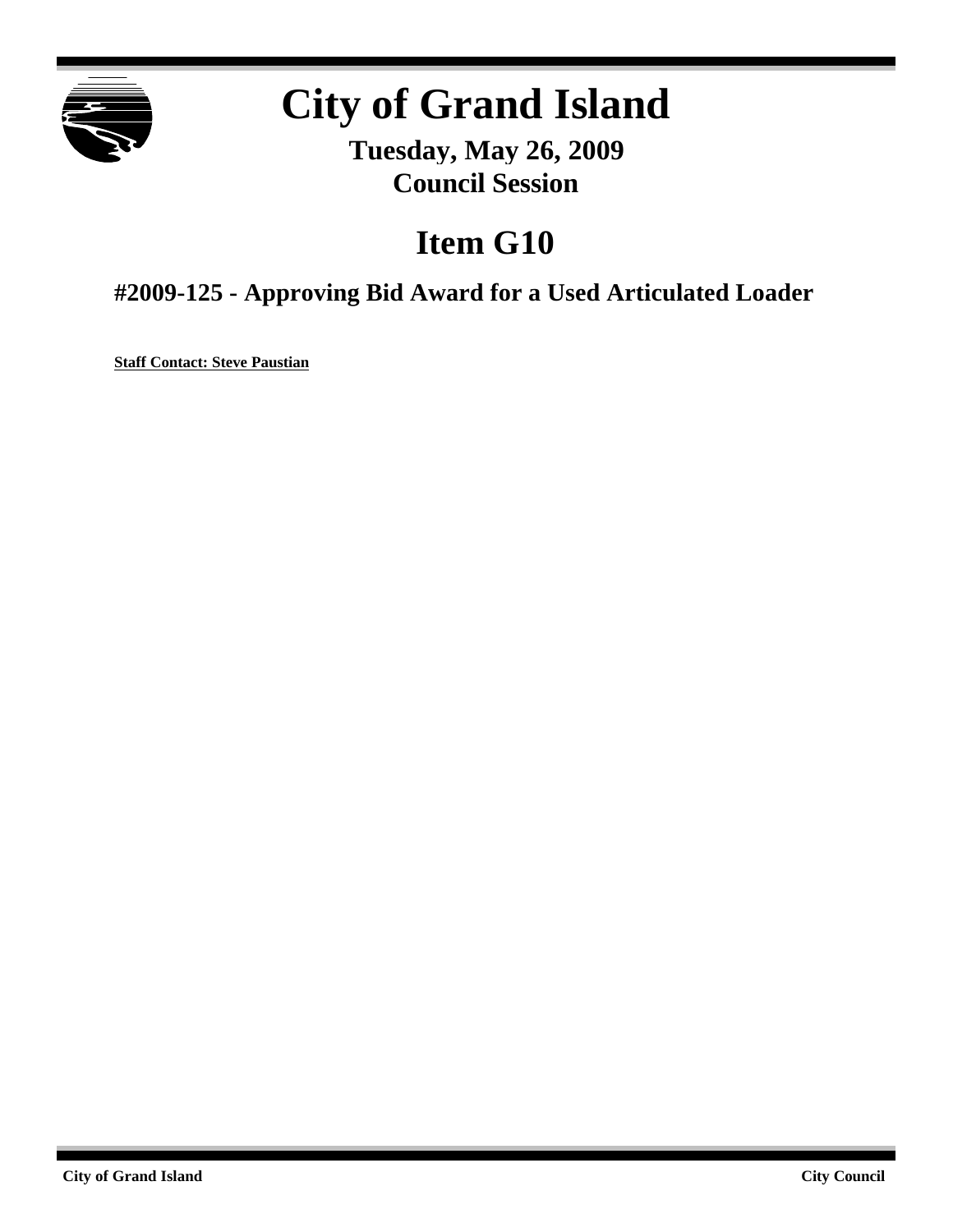## **Council Agenda Memo**

| <b>From:</b>                   | <b>Steve Paustian, Parks Director</b>               |
|--------------------------------|-----------------------------------------------------|
| <b>Meeting:</b>                | May 26, 2009                                        |
| Subject:                       | Approving Bid Award for One Used Articulated Loader |
| <b>Item <math>\#</math>'s:</b> | $G-10$                                              |
| $Presenter(s):$                | <b>Steve Paustian, Parks Director</b>               |

#### **Background**

On May 9, 2009 the Park and Recreation Department, Heartland Public Shooting Park Division advertised for bids for the purchase of 1 used articulated loader for the Heartland public Shooting Park.

#### **Discussion**

The articulated loader is similar to one that has been borrowed many times over the years from a volunteer. The efficiencies of borrowing this piece of equipment or renting other similar pieces is very inefficient and costly. To this end funds were budgeted in the 2008-09 budget for the purchase of this piece of equipment. Fund number 10044801 85615 Machinery and Equipment has \$35,000.00 budgeted for this purchase.

### **Alternatives**

It appears that the Council has the following alternatives concerning the issue at hand. The Council may:

- 1. Move to approve
- 2. Refer the issue to a Committee
- 3. Postpone the issue to future date
- 4. Take no action on the issue

### **Recommendation**

City Administration recommends approval of the purchase of the used articulated loader from Fairbank Equipment of Grand Island in the amount of \$25,000.00..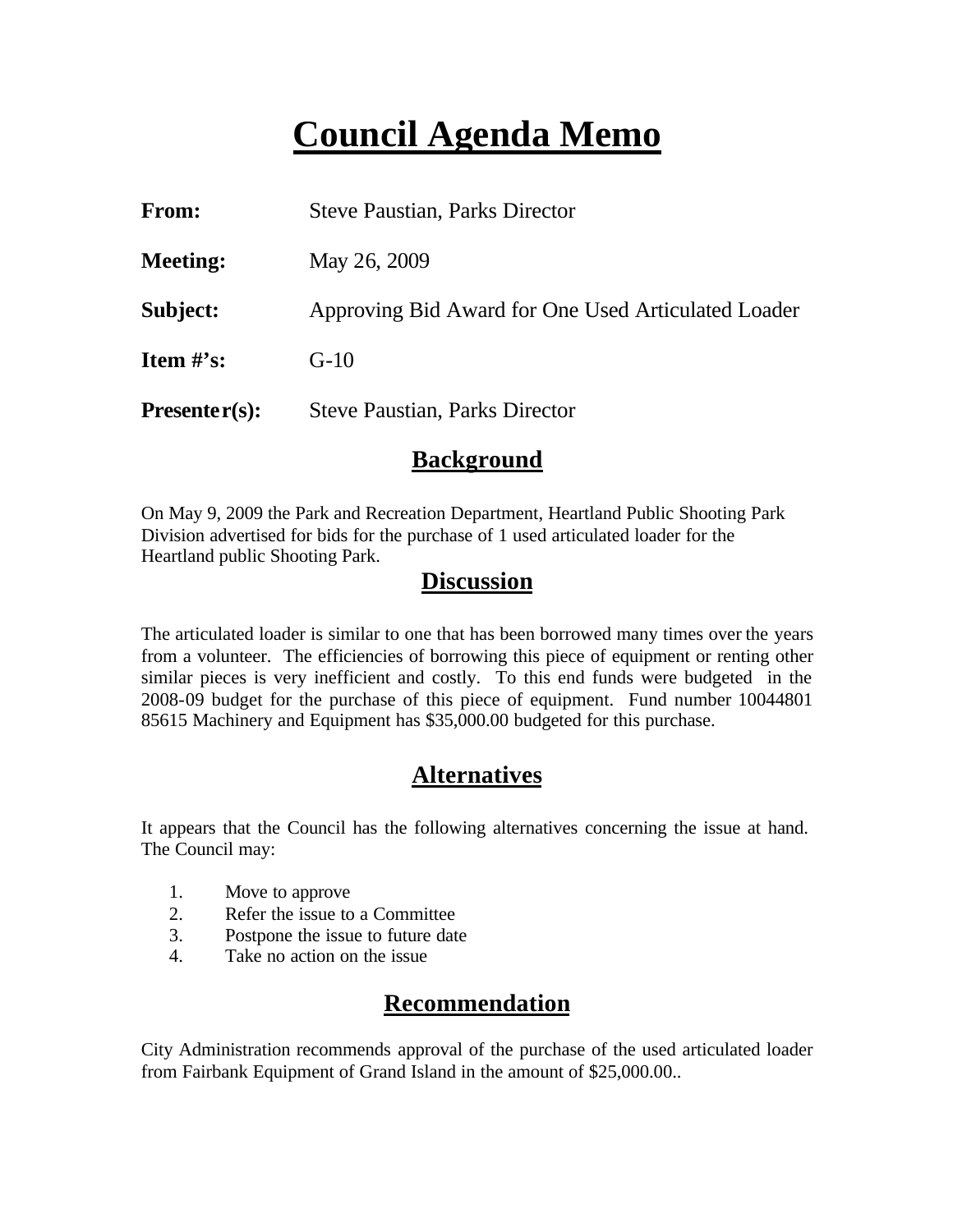## **Sample Motion**

Motion purchase used articulated loader from Fairbank Equipment.